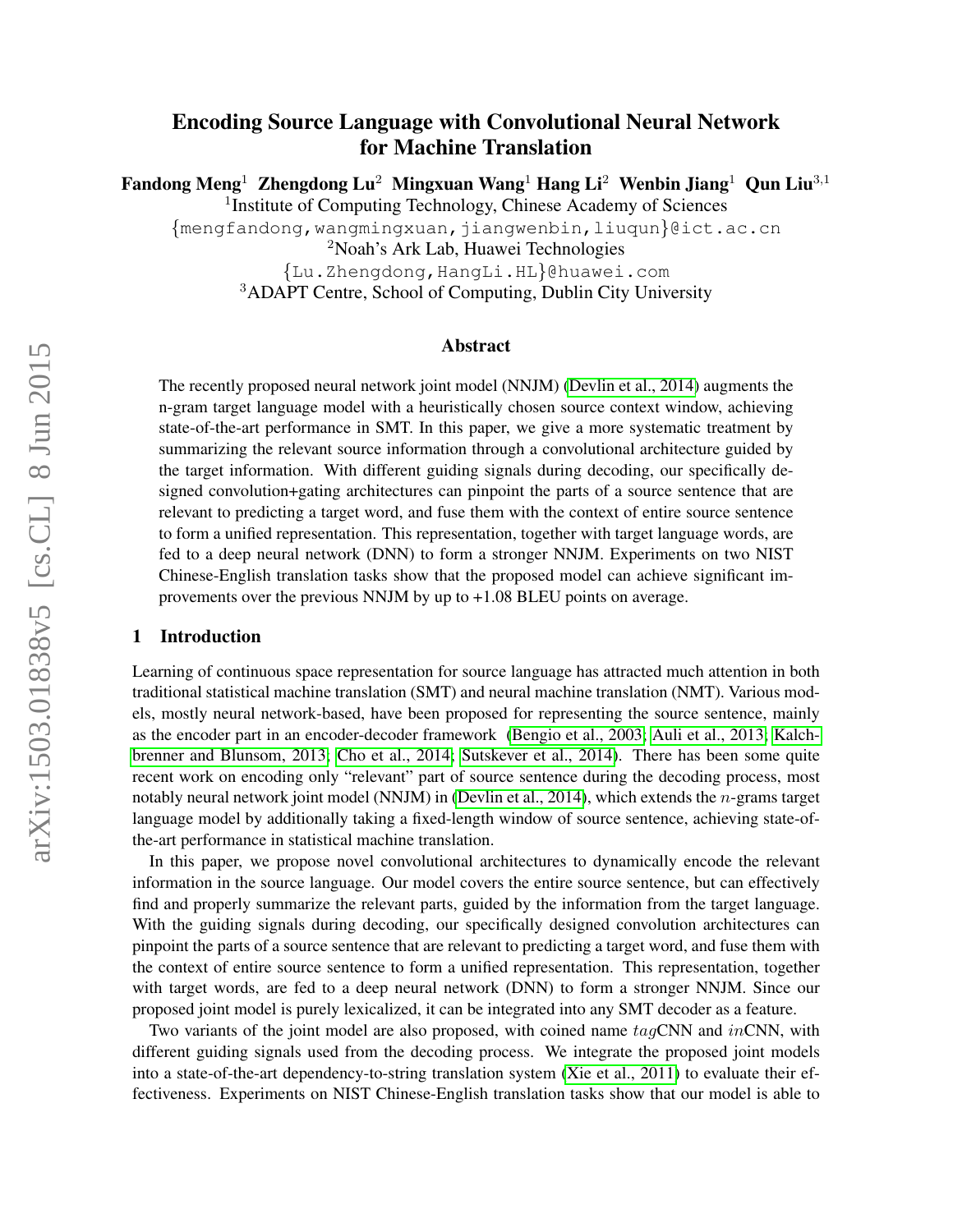

<span id="page-1-1"></span>Figure 1: Illustration for joint LM based on CNN encoder.

achieve significant improvements of +2.0 BLEU points on average over the baseline. Our model also outperforms [Devlin et al. \(2014\)](#page-10-0)'s NNJM by up to +1.08 BLEU points.

**RoadMap:** In the remainder of this paper, we start with a brief overview of joint language model in Section [2,](#page-1-0) while the convolutional encoders, as the key component of which, will be described in detail in Section [3.](#page-2-0) Then in Section [4](#page-5-0) we discuss the decoding algorithm with the proposed models. The experiment results are reported in Section [5,](#page-6-0) followed by Section [6](#page-9-0) and [7](#page-10-4) for related work and conclusion.

## <span id="page-1-0"></span>2 Joint Language Model

Our joint model with CNN encoders can be illustrated in Figure [1](#page-1-1) (a)  $\&$  (b), which consists 1) a CNN encoder, namely  $taqCNN$  or  $inCNN$ , to represent the information in the source sentences, and 2) an NN-based model for predicting the next words, with representations from CNN encoders and the history words in target sentence as inputs.

In the joint language model, the probability of the target word  $e_n$ , given previous k target words  ${e_{n-k}, \dots, e_{n-1}}$  and the representations from CNN-encoders for source sentence S are

*tag*CNN: 
$$
p(\mathbf{e}_n | \phi_1(S, \{a(\mathbf{e}_n)\}), \{\mathbf{e}\}_{n-k}^{n-1})
$$
  
*in*CNN:  $p(\mathbf{e}_n | \phi_2(S, h(\{\mathbf{e}\}_{n-k}^{n-1})), \{\mathbf{e}\}_{n-k}^{n-1}),$ 

where  $\phi_1(S, \{a(e_n)\})$  stands for the representation given by  $tagCNN$  with the set of indexes  $\{a(e_n)\}$ of source words aligned to the target word  $e_n$ , and  $\phi_2(S, h({\{e\}}_{n-k}^{n-1}))$  $_{n-k}^{n-1}$ ) stands for the representation from inCNN with the attention signal  $h(\{\mathbf{e}\}_{n=k}^{n-1})$  $_{n-k}^{n-1}$ ).

Let us use the example in Figure [1,](#page-1-1) where the task is to translate the Chinese sentence

Chinese: 智利 举行 国会 与 总统 选举 Pinyin: Zhì lì Jǔxíng Guóhuì Yǔ Zǒngtǒng Xuǎnjǔ

into English. In evaluating a target language sequence "holds parliament and presidential", with "holds parliament and" as the proceeding words (assume 4-gram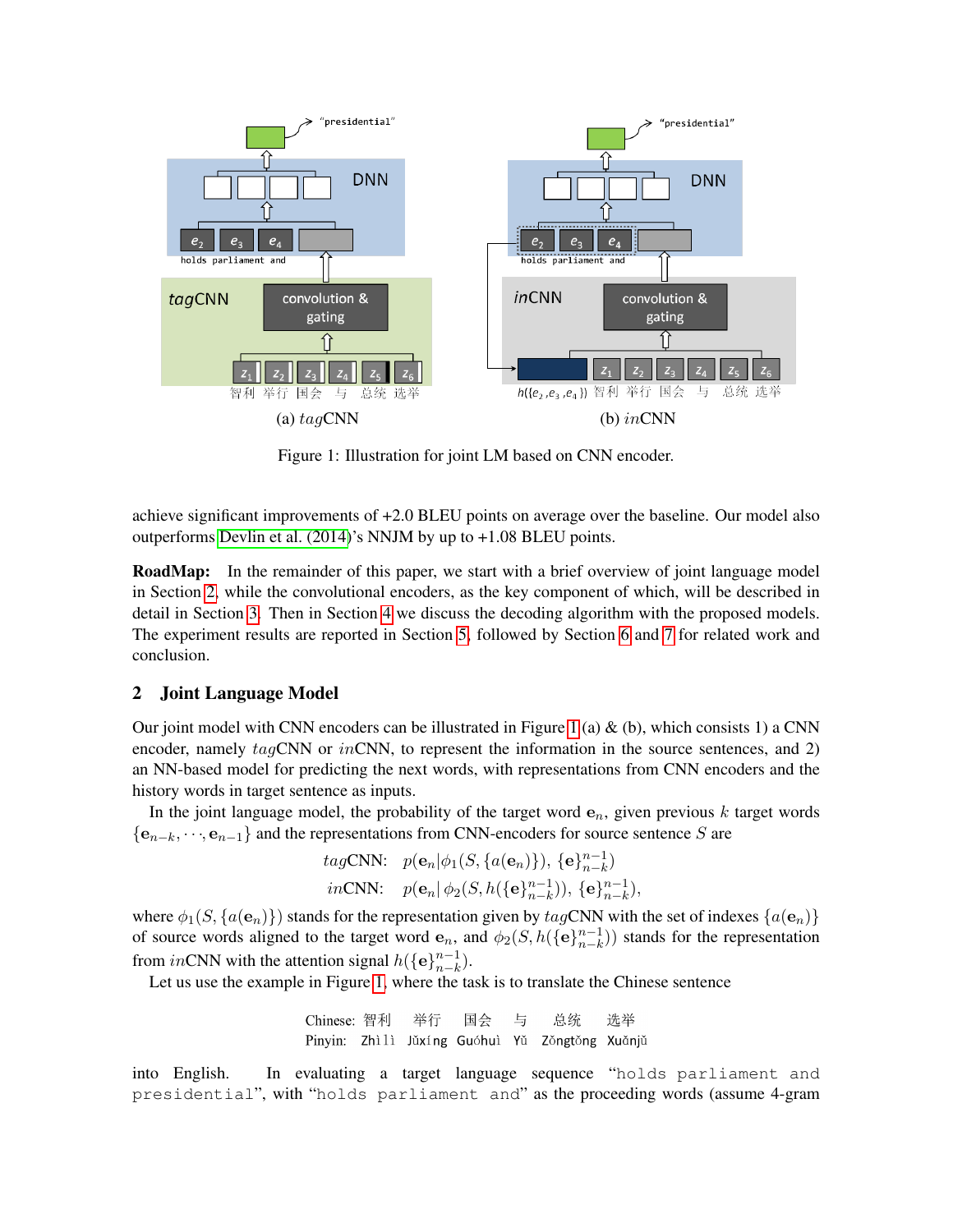LM), and the affiliated source word<sup>[1](#page-2-1)</sup> of "presidential" being "Zǒngtǒng" (determined by word alignment),  $tagCNN$  generates  $\phi_1(S, \{4\})$  (the index of "Zŏngtŏng" is 4), and inCNN generates  $\phi_2(S, h(\text{holds partial})$ . The DNN component then takes "holds" parliament and" and ( $\phi_1$  or  $\phi_2$ ) as input to give the conditional probability for next word, e.g.,  $p($ "presidential" $|\phi_{1|2},\{$ holds, parliament, and}).

## <span id="page-2-0"></span>3 Convolutional Models

We start with the generic architecture for convolutional encoder, and then proceed to tagCNN and inCNN as two extensions.

### <span id="page-2-2"></span>3.1 Generic CNN Encoder

The basic architecture is of a generic CNN encoder is illustrated in Figure [2](#page-3-0) (a), which has a fixed architecture consisting of six layers:

- Layer-0: the input layer, which takes words in the form of embedding vectors. In our work, we set the maximum length of sentences to 40 words. For sentences shorter than that, we put zero padding at the beginning of sentences.
- Layer-1: a convolution layer after Layer-0, with window size = 3. As will be discussed in Section [3.2](#page-4-0) and [3.3,](#page-4-1) the guiding signal are injected into this layer for "guided version".
- Layer-2: a local gating layer after Layer-1, which simply takes a weighted sum over feature-maps in non-adjacent window with size = 2.
- **Layer-3:** a convolution layer after Layer-2, we perform another convolution with window size  $= 3$ .
- Layer-4: we perform a global gating over feature-maps on Layer-3.
- Layer-5: fully connected weights that maps the output of Layer-4 to this layer as the final representation.

## 3.1.1 Convolution

As shown in Figure [2](#page-3-0) (a), the convolution in Layer-1 operates on sliding windows of words (width  $k_1$ ), and the similar definition of windows carries over to higher layers. Formally, for source sentence input  $\mathbf{x} = \{x_1, \dots, x_N\}$ , the convolution unit for feature map of type-f (among  $F_\ell$  of them) on Layer- $\ell$  is

$$
z_i^{(\ell,f)}(\mathbf{x}) = \sigma(\mathbf{w}^{(\ell,f)}\hat{\mathbf{z}}_i^{(\ell-1)} + b^{(\ell,f)}), \quad \ell = 1,3, \quad f = 1,2,\cdots,F_{\ell} \quad (1)
$$

where

- $\bullet$   $z_i^{(\ell,f)}$  $\binom{[k,j]}{i}$  gives the output of feature map of type-f for location i in Layer- $\ell$ ;
- $\mathbf{w}^{(\ell,f)}$  is the parameters for f on Layer- $\ell$ ;
- $\sigma(\cdot)$  is the Sigmoid activation function;
- $\bullet$   $\hat{\mathbf{z}}_i^{(\ell-1)}$  $\sum_{i=1}^{(k-1)}$  denotes the segment of Layer- $\ell$ -1 for the convolution at location i, while

$$
\hat{\mathbf{z}}_i^{\left(0\right)} \stackrel{\text{def}}{=} [\mathbf{x}_i^\top,~\mathbf{x}_{i+1}^\top,~\mathbf{x}_{i+2}^\top]^\top
$$

concatenates the vectors for 3 words from sentence input x.

<span id="page-2-1"></span><sup>&</sup>lt;sup>1</sup>For an aligned target word, we take its aligned source words as its affiliated source words. And for an unaligned word, we inherit its affiliation from the closest aligned word, with preference given to the right [\(Devlin et al., 2014\)](#page-10-0). Since the word alignment is of many-to-many, one target word may has multi affiliated source words.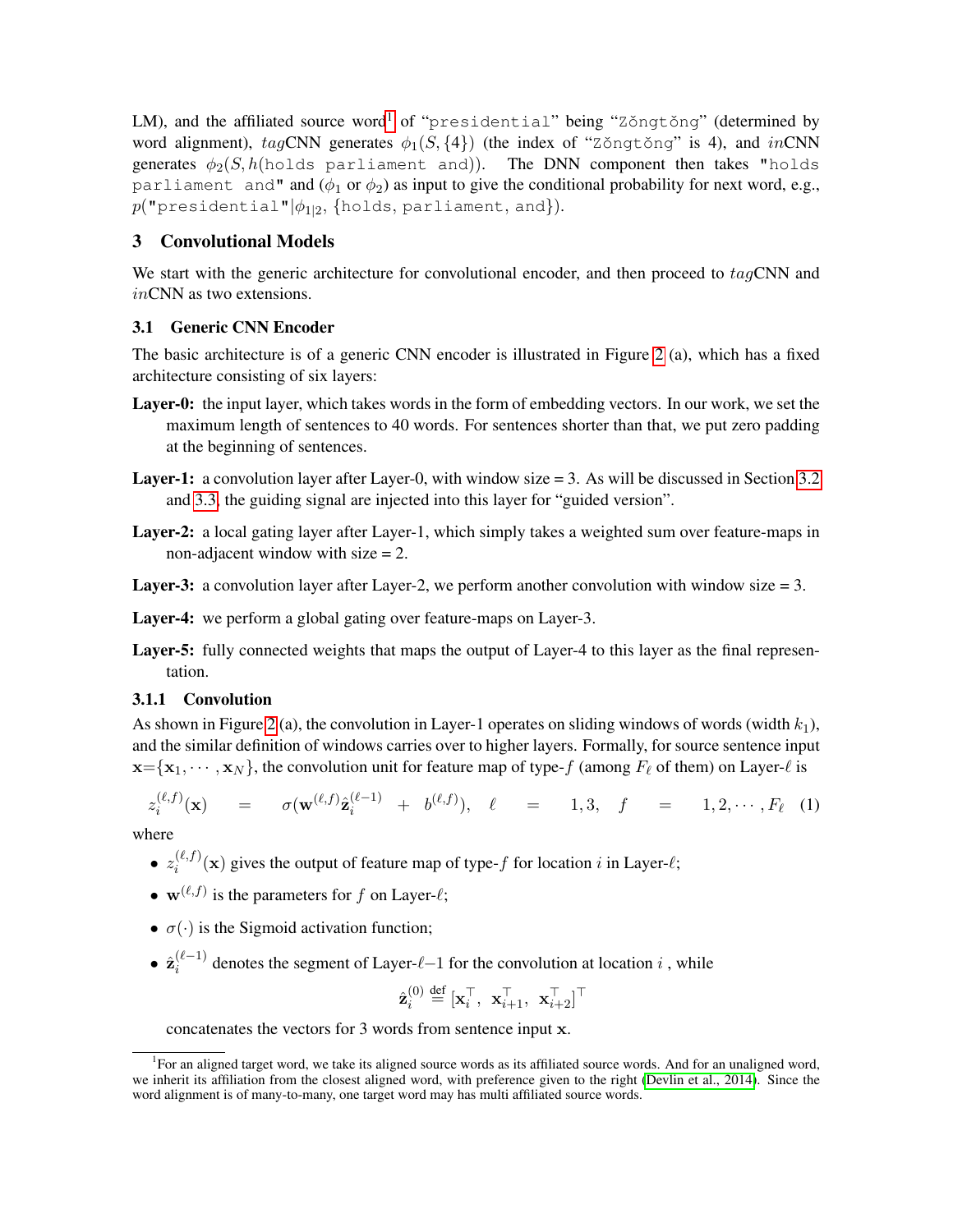

<span id="page-3-0"></span>Figure 2: Illustration for the CNN encoders.

#### 3.1.2 Gating

Previous CNNs, including those for NLP tasks [\(Hu et al., 2014;](#page-10-5) [Kalchbrenner et al., 2014\)](#page-11-3), take a straightforward convolution-pooling strategy, in which the "fusion" decisions (e.g., selecting the largest one in max-pooling) are based on the values of feature-maps. This is essentially a soft template matching, which works for tasks like classification, but harmful for keeping the composition functionality of convolution, which is critical for modeling sentences. In this paper, we propose to use separate gating unit to release the score function duty from the convolution, and let it focus on composition.

We take two types of gating: 1) for Layer-2, we take a local gating with non-overlapping windows  $(size = 2)$  on the feature-maps of convolutional Layer-1 for representation of segments, and 2) for Layer-4, we take a global gating to fuse all the segments for a global representation. We found that this gating strategy can considerably improve the performance of both  $taqCNN$  and  $inCNN$  over pooling.

- Local Gating: On Layer-1, for every gating window, we first find its original input (before convolution) on Layer-0, and merge them for the input of the gating network. For example, for the two windows: word (3,4,5) and word (4,5,6) on Layer-0, we use concatenated vector consisting of embedding for word (3,4,5,6) as the input of the local gating network (a logistic regression model) to determine the weight for the convolution result of the two windows (on Layer-1), and the weighted sum are the output of Layer-2.
- Global Gating: On Layer-3, for feature-maps at each location i, denoted  $z_i^{(3)}$  $i^{(5)}$ , the global gating network (essentially soft-max, parameterized  $w_q$ ), assigns a normalized weight

$$
\omega(\mathbf{z}^{(3)}_i) = e^{\mathbf{w}_g^\top \mathbf{z}^{(3)}_i}/\sum_j e^{\mathbf{w}_g^\top \mathbf{z}^{(3)}_j},
$$

and the gated representation on Layer-4 is given by the weighted sum  $\sum_i \omega(\mathbf{z}_i^{(3)})$  $\left(3\atop i\right){\bf z}\left(3\right)$  $\binom{5}{i}$ .

#### 3.1.3 Training of CNN encoders

The CNN encoders, including  $tag$ CNN and  $in$ CNN that will be discussed right below, are trained in a joint language model described in Section [2,](#page-1-0) along with the following parameters

• the embedding of the words on source and the proceeding words on target;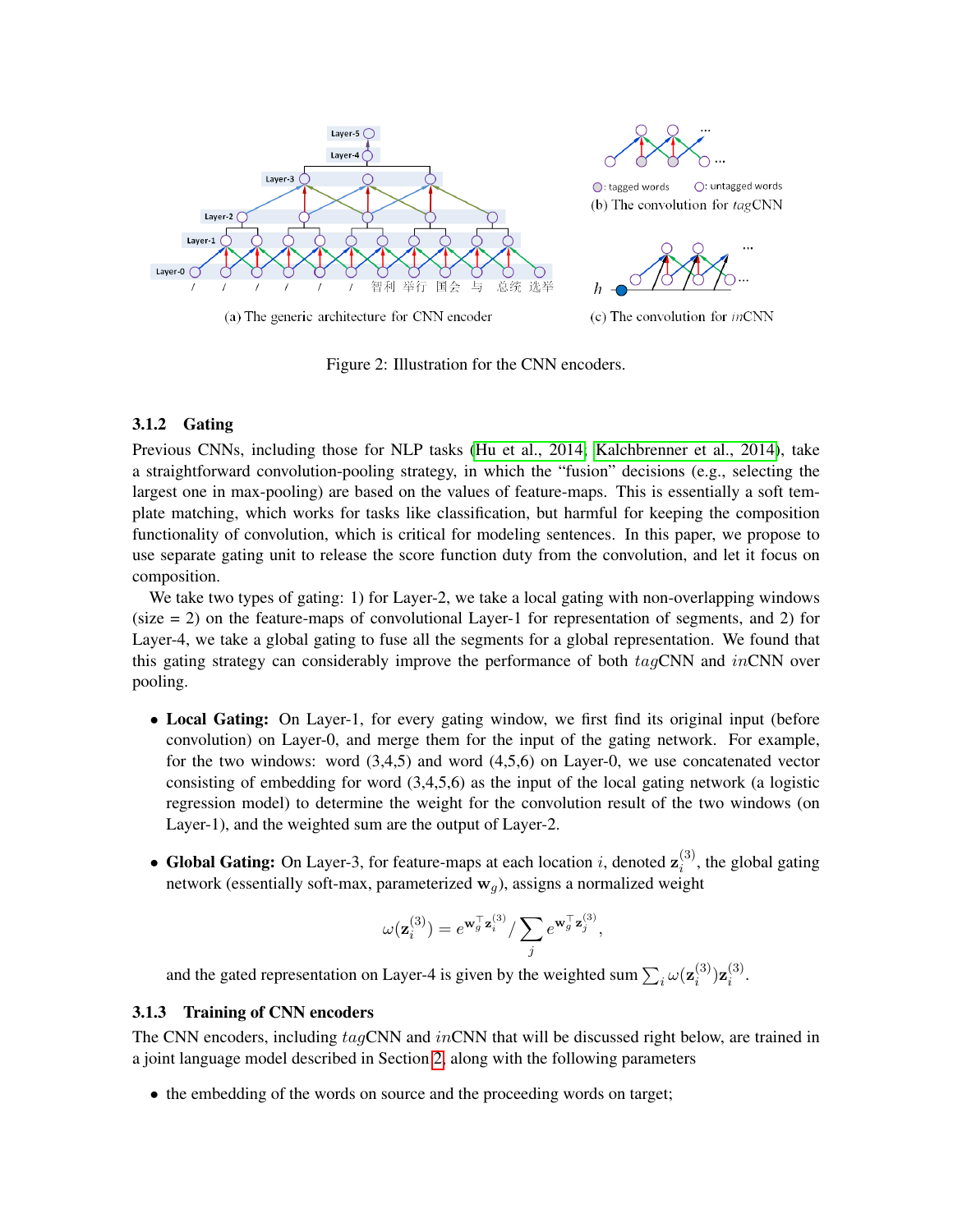• the parameters for the DNN of joint language model, include the parameters of soft-max for word probability.

The training procedure is identical to that of neural network language model, except that the parallel corpus is used instead of a monolingual corpus. We seek to maximize the log-likelihood of training samples, with one sample for every target word in the parallel corpus. Optimization is performed with the conventional back-propagation, implemented as stochastic gradient descent [\(LeCun et al., 1998\)](#page-11-4) with mini-batches.

#### <span id="page-4-0"></span>3.2  $tagCNN$

tagCNN inherits the convolution and gating from generic CNN (as described in Section [3.1\)](#page-2-2), with the only modification in the input layer. As shown in Figure [2](#page-3-0) (b), in  $taqCNN$ , we append an extra tagging bit (0 or 1) to the embedding of words in the input layer to indicate whether it is one of affiliated words

$$
\mathbf{x}_i^{\left(\text{AFF}\right)} = [\mathbf{x}_i^\top \ 1]^\top, \quad \mathbf{x}_j^{\left(\text{non-A}\text{FF}\right)} = [\mathbf{x}_j^\top \ 0]^\top.
$$

Those extended word embedding will then be treated as regular word-embedding in the convolutional neural network. This particular encoding strategy can be extended to embed more complicated dependency relation in source language, as will be described in Section [5.4.](#page-8-0)

This particular "tag" will be activated in a parameterized way during the training for predicting the target words. In other words, the supervised signal from the words to predict will find, through layers of back-propagation, the importance of the tag bit in the "affiliated words" in the source language, and learn to put proper weight on it to make tagged words stand out and adjust other parameters in tagCNN accordingly for the optimal predictive performance. In doing so, the joint model can pinpoint the parts of a source sentence that are relevant to predicting a target word through the already learned word alignment.

#### <span id="page-4-1"></span>3.3 inCNN

Unlike  $tagCNN$ , which directly tells the location of affiliated words to the CNN encoder,  $inCNN$ sends the information about the proceeding words in target side to the convolutional encoder to help retrieve the information relevant for predicting the next word. This is essentially a particular case of attention model, analogous to the automatic alignment mechanism in [\(Bahdanau et al., 2014\)](#page-10-6), where the attention signal is from the state of a generative recurrent neural network (RNN) as decoder.

Basically, the information from proceeding words, denoted as  $h(\{\mathbf{e}\}_{n-k}^{n-1})$  $_{n-k}^{n-1}$ ), is injected into every convolution window in the source language sentence, as illustrated in Figure [2](#page-3-0) (c). More specifically, for the window indexed by  $t$ , the input to convolution is given by the concatenated vector

$$
\hat{\mathbf{z}}_t = [h(\{\mathbf{e}\}_{n-k}^{n-1}), \ \mathbf{x}_t^{\top}, \ \mathbf{x}_{t+1}^{\top}, \ \mathbf{x}_{t+2}^{\top}]^{\top}.
$$

In this work, we use a DNN to transform the vector concatenated from word-embedding for words  $\{\mathbf e_{n-k} \cdots, \mathbf e_{n-k}\}\$ into  $h(\{\mathbf e\}_{n-k}^{n-1})$  $_{n-k}^{n-1}$ ), with sigmoid activation function. Through layers of convolution and gating, inCNN can 1) retrieve the relevant segments of source sentences, and 2) compose and transform the retrieved segments into representation recognizable by the DNN in predicting the words in target language. Different from that of  $tag\text{CNN}, in\text{CNN}$  uses information from proceeding words, hence provides complementary information in the augmented joint language model of  $tagCNN$ . This has been empirically verified when using feature based on  $tagCNN$  and that based on  $inCNN$  in decoding with greater improvement.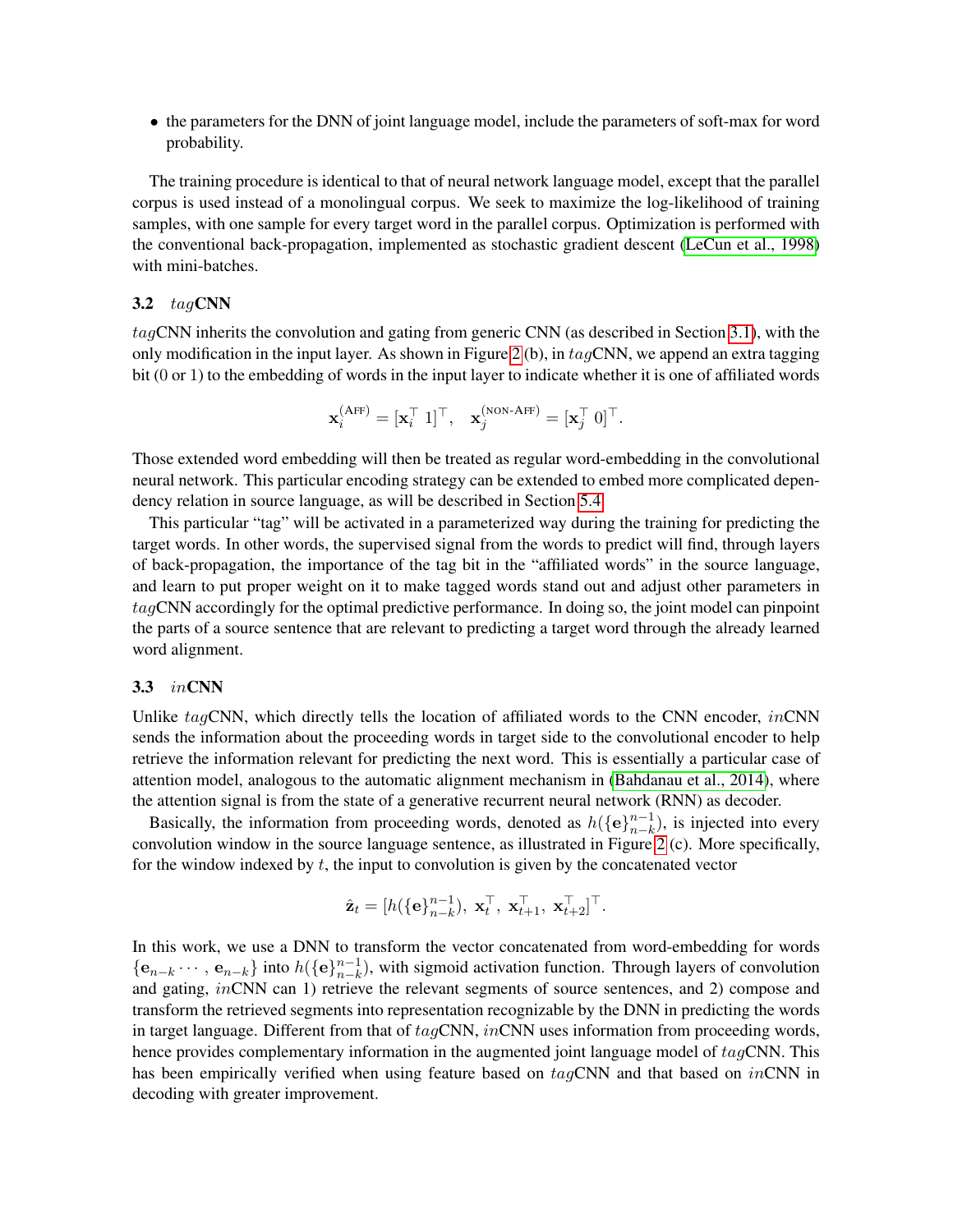

<span id="page-5-1"></span>Figure 3: Illustration for a dependency tree (a) with three head-dependents relations in shadow, an example of head-dependents relation rule (b) for the top level of (a), and an example of head rule (c). " $X_1$ :NN" indicates a substitution site that can be replaced by a subtree whose root has part-of-speech "NN". The underline denotes a leaf node.

### <span id="page-5-0"></span>4 Decoding with the Joint Model

Our joint model is purely lexicalized, and therefore can be integrated into *any* SMT decoders as a feature. For a hierarchical SMT decoder, we adopt the integrating method proposed by [Devlin et](#page-10-0) [al. \(2014\)](#page-10-0). As inherited from the  $n$ -gram language model for performing hierarchical decoding, the leftmost and rightmost  $n - 1$  words from each constituent should be stored in the state space. We extend the state space to also include the indexes of the affiliated source words for each of these edge words. For an aligned target word, we take its aligned source words as its affiliated source words. And for an unaligned word, we use the affiliation heuristic adopted by [Devlin et al. \(2014\)](#page-10-0). In this paper, we integrate the joint model into the state-of-the-art dependency-to-string machine translation decoder as a case study to test the efficacy of our proposed approaches. We will briefly describe the dependency-to-string translation model and then the description of MT system.

#### 4.1 Dependency-to-String Translation

In this paper, we use a state-of-the-art dependency-to-string [\(Xie et al., 2011\)](#page-11-2) decoder (Dep2Str), which is also a hierarchical decoder. This dependency-to-string model employs rules that represent the source side as head-dependents relations and the target side as strings. A head-dependents relation (HDR) is composed of a head and all its dependents in dependency trees. Figure [3](#page-5-1) shows a dependency tree (a) with three HDRs (in shadow), an example of HDR rule (b) for the top level of (a), and an example of head rule (c). HDR rules are constructed from head-dependents relations. HDR rules can act as both translation rules and reordering rules. And head rules are used for translating source words.

We adopt the decoder proposed by [Meng et al. \(2013\)](#page-11-5) as a variant of Dep2Str translation that is easier to implement with comparable performance. Basically they extract the HDR rules with GHKM [\(Galley et al., 2004\)](#page-10-7) algorithm. For the decoding procedure, given a source dependency tree  $T$ , the decoder transverses  $T$  in post-order. The bottom-up chart-based decoding algorithm with cube pruning [\(Chiang, 2007;](#page-10-8) [Huang and Chiang, 2007\)](#page-11-6) is used to find the k-best items for each node.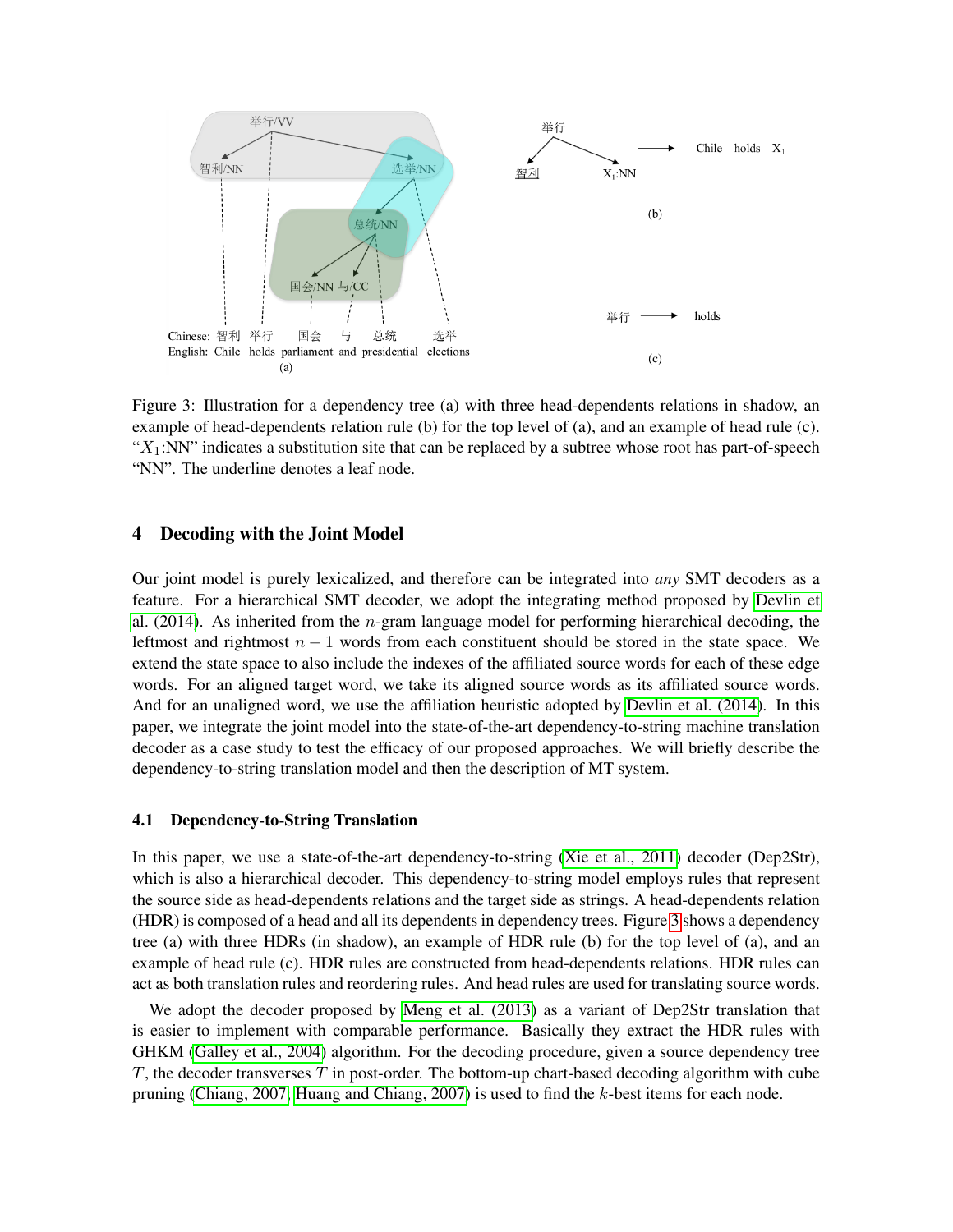### 4.2 MT Decoder

Following [Och and Ney \(2002\)](#page-11-7), we use a general loglinear framework. Let  $d$  be a derivation that convert a source dependency tree into a target string  $e$ . The probability of  $d$  is defined as:

$$
P(d) \propto \prod_i \phi_i(d)^{\lambda_i} \tag{2}
$$

where  $\phi_i$  are features defined on derivations and  $\lambda_i$  are the corresponding weights. Our decoder contains the following features:

## Baseline Features:

- translation probabilities  $P(t|s)$  and  $P(s|t)$  of HDR rules;
- lexical translation probabilities  $P_{\text{LEX}}(t|s)$  and  $P_{\text{LEX}}(s|t)$  of HDR rules;
- rule penalty  $\exp(-1)$ ;
- pseudo translation rule penalty  $exp(-1)$ ;
- target word penalty  $\exp(|e|)$ ;
- *n*-gram language model  $P_{LM}(e)$ ;

## Proposed Features:

- *n*-gram  $tagCNN$  joint language model  $P_{TLM}(e)$ ;
- *n*-gram *in*CNN joint language model  $P_{\text{ILM}}(e)$ .

Our baseline decoder contains the first eight features. The pseudo translation rule (constructed according to the word order of a HDR) is to ensure the complete translation when no matched rules is found during decoding. The weights of all these features are tuned via minimum error rate training (MERT) [\(Och, 2003\)](#page-11-8). For the dependency-to-string decoder, we set rule-threshold and stack-threshold to  $10^{-3}$ , rule-limit to 100, stack-limit to 200.

## <span id="page-6-0"></span>5 Experiments

The experiments in this Section are designed to answer the following questions:

- 1. Are our  $tagCNN$  and  $inCNN$  joint language models able to improve translation quality, and are they complementary to each other?
- 2. Do inCNN and tagCNN benefit from their guiding signal, compared to a generic CNN?
- 3. For tagCNN, is it helpful to embed more dependency structure, e.g., dependency head of each affiliated word, as additional information?
- 4. Can our gating strategy improve the performance over max-pooling?

## <span id="page-6-2"></span>5.1 Setup

Data: Our training data are extracted from LDC data<sup>[2](#page-6-1)</sup>. We only keep the sentence pairs that the length of source part no longer than 40 words, which covers over 90% of the sentence. The bilingual training data consist of 221K sentence pairs, containing 5.0 million Chinese words and 6.8 million English words. The development set is NIST MT03 (795 sentences) and test sets are MT04 (1499 sentences) and MT05 (917 sentences) after filtering with length limit.

<span id="page-6-1"></span><sup>&</sup>lt;sup>2</sup>The corpora include LDC2002E18, LDC2003E07, LDC2003E14, LDC2004T07, LDC2005T06.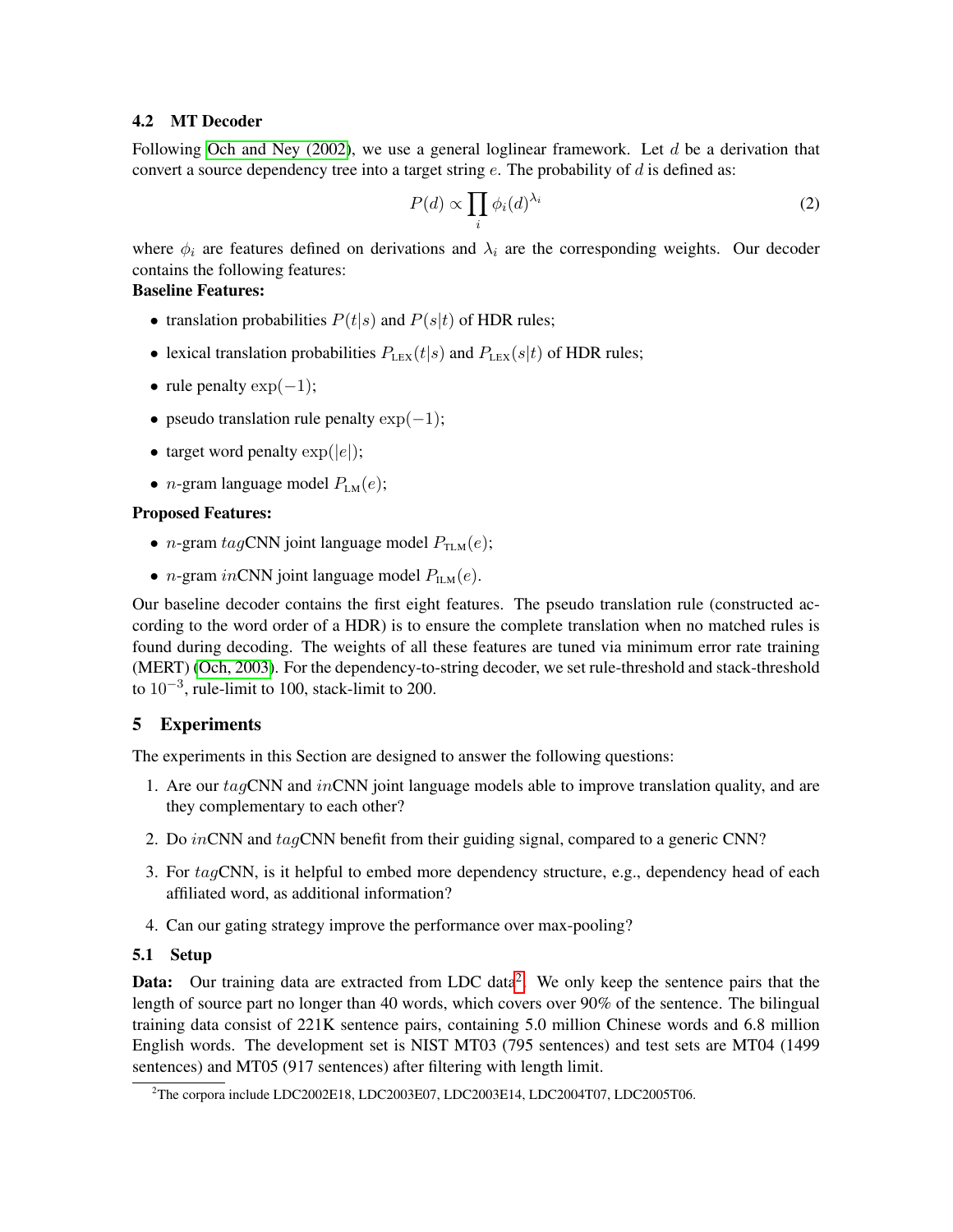Preprocessing: The word alignments are obtained with GIZA++ [\(Och and Ney, 2003\)](#page-11-9) on the corpora in both directions, using the "grow-diag-final-and" balance strategy [\(Koehn et al., 2003\)](#page-11-10). We adopt SRI Language Modeling Toolkit [\(Stolcke and others, 2002\)](#page-11-11) to train a 4-gram language model with modified Kneser-Ney smoothing on the Xinhua portion of the English Gigaword corpus (306 million words). We parse the Chinese sentences with Stanford Parser into projective dependency trees.

**Optimization of NN:** In training the neural network, we limit the source and target vocabulary to the most frequent 20K words for both Chinese and English, covering approximately 97% and 99% of two corpus respectively. All the out-of-vocabulary words are mapped to a special token UNK. We used stochastic gradient descent to train the joint model, setting the size of minibatch to 500. All joint models used a 3-word target history (i.e., 4-gram LM). The dimension of word embedding and the attention signal  $h({\{\mathbf{e}\}}_{n-k}^{n-1})$  $_{n-k}^{n-1}$ ) for  $in$ CNN are 100. For the convolution layers (Layer 1 and Layer 3), we apply 100 filters. And the final representation of CNN encoders is a vector with dimension 100. The final DNN layer of our joint model is the standard multi-layer perceptron with softmax at the top layer.

**Metric:** We use the case-insensitive 4-gram NIST BLEU<sup>[3](#page-7-0)</sup> as our evaluation metric, with statistical significance test with *sign-test* [\(Collins et al., 2005\)](#page-10-9) between the proposed models and two baselines.

## 5.2 Setting for Model Comparisons

We use the tagCNN and inCNN joint language models as additional decoding features to a dependency-to-string baseline system (Dep2Str), and compare them to the neural network joint model with 11 source context words [\(Devlin et al., 2014\)](#page-10-0). We use the implementation of an open source toolkit<sup>[4](#page-7-1)</sup> with default configuration except the global settings described in Section [5.1.](#page-6-2) Since our  $tagCNN$  and  $inCNN$  models are source-to-target and left-to-right (on target side), we only take the source-to-target and left-to-right type NNJM in [\(Devlin et al., 2014\)](#page-10-0) in comparison. We call this type NNJM as BBN-JM hereafter. Although the BBN-JM in [\(Devlin et al., 2014\)](#page-10-0) is originally tested in the hierarchical phrase-based [\(Chiang, 2007\)](#page-10-8) SMT and string-to-dependency [\(Shen et al., 2008\)](#page-11-12) SMT, it is fairly versatile and can be readily integrated into Dep2Str.

## 5.3 The Main Results

The main results of different models are given in Table [1.](#page-8-1) Before proceeding to more detailed comparison, we first observe that

- the baseline Dep2Str system gives BLEU 0.5+ higher than the open-source phrase-based system Moses [\(Koehn et al., 2007\)](#page-11-13);
- BBN-JM can give about +0.92 BLEU score over Dep2Str, a result similar as reported in [\(Devlin](#page-10-0) [et al., 2014\)](#page-10-0).

Clearly from Table [1,](#page-8-1)  $taqCNN$  and  $inCNN$  improve upon the Dep2Str baseline by +1.28 and +1.75 BLEU, outperforming BBN-JM in the same setting by respectively +0.36 and +0.83 BLEU, averaged on NIST MT04 and MT05. These indicate that  $tagCNN$  and  $inCNN$  can individually provide discriminative information in decoding. It is worth noting that  $inCNN$  appears to be more informative than the affiliated words suggested by the word alignment (GIZA++). We conjecture that this is due to the following two facts

<span id="page-7-1"></span><span id="page-7-0"></span><sup>3</sup><ftp://jaguar.ncsl.nist.gov/mt/resources/mteval-v11b.pl> 4 http://nlg.isi.edu/software/nplm/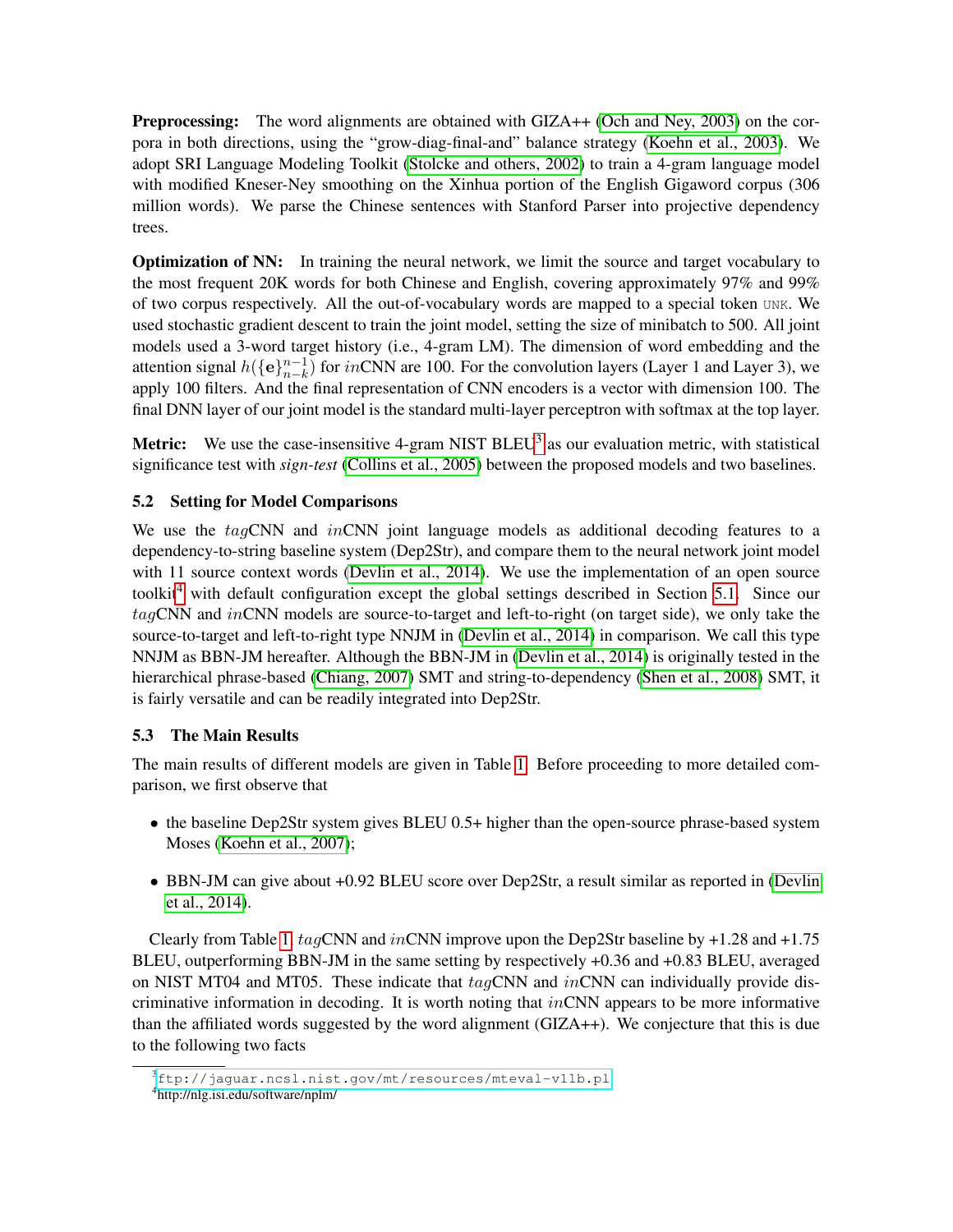| <b>Systems</b>                   | <b>MT04</b> | <b>MT05</b> | Average |
|----------------------------------|-------------|-------------|---------|
| <b>Moses</b>                     | 34.33       | 31.75       | 33.04   |
| Dep2Str                          | 34.89       | 32.24       | 33.57   |
| $+$ BBN-JM (Devlin et al., 2014) | 36.11       | 32.86       | 34.49   |
| $+$ CNN (generic)                | $36.12*$    | 33.07*      | 34.60   |
| $+tagCNN$                        | $36.33*$    | $33.37*$    | 34.85   |
| $+ in CNN$                       | $36.92*$    | $33.72*$    | 35.32   |
| $+tagCNN + inCNN$                | $36.94*$    | $34.20*$    | 35.57   |

<span id="page-8-1"></span>Table 1: BLEU-4 scores (%) on NIST MT04-test and MT05-test, of Moses (default settings), dependency-to-string baseline system (Dep2Str), and different features on top of Dep2Str: neural network joint model (BBN-JM), generic CNN, tagCNN, inCNN and the combination of tagCNN and inCNN. The boldface numbers and superscript \* indicate that the results are significantly better (p<0.01) than those of the BBN-JM and the Dep2Str baseline respectively. "+" stands for adding the corresponding feature to Dep2Str.

- $\bullet$  *inCNN* avoids the propagation of mistakes and artifacts in the already learned word alignment;
- $\bullet$  the guiding signal in *in*CNN provides complementary information to evaluate the translation.

Moreover, when  $tagCNN$  and  $inCNN$  are both used in decoding, it can further increase its winning margin over BBN-JM to +1.08 BLEU points (in the last row of Table [1\)](#page-8-1), indicating that the two models with different guiding signals are complementary to each other.

The Role of Guiding Signal It is slight surprising that the generic CNN can also achieve the gain on BLEU similar to that of BBN-JM, since intuitively generic CNN encodes the entire sentence and the representations should in general far from optimal representation for joint language model. The reason, as we conjecture, is CNN yields fairly informative summarization of the sentence (thanks to its sophisticated convolution and gating architecture), which makes up some of its loss on resolution and relevant parts of the source senescence. That said, the guiding signal in both  $taqCNN$  and  $inCNN$ are crucial to the power of CNN-based encoder, as can be easily seen from the difference between the BLEU scores achieved by generic CNN, tagCNN, and inCNN. Indeed, with the signal from the already learned word alignment,  $tag \text{CNN}$  can gain +0.25 BLEU over its generic counterpart, while for  $inCNN$  with the guiding signal from the proceeding words in target, the gain is more saliently +0.72 BLEU.

## <span id="page-8-0"></span>5.4 Dependency Head in  $tagCNN$

In this section, we study whether  $taqCNN$  can further benefit from encoding richer dependency structure in source language in the input. More specifically, the dependency head words can be used to further improve  $tag \text{CN}$  model. As described in Section [3.2,](#page-4-0) in  $tag \text{CN}$ , we append a tagging bit (0 or 1) to the embedding of words in the input layer as tags on whether they are affiliated source words. To incorporate dependency head information, we extend the tagging rule in Section [3.2](#page-4-0) to add another tagging bit (0 or 1) to the word-embedding for original  $tagCNN$  to indicate whether it is part of dependency heads of the affiliated words. For example, if  $x_i$  is the embedding of an affiliated source word and  $x_j$  the dependency head of word  $x_i$ , the extended input of tagCNN would contain

$$
\mathbf{x}_{i}^{\text{(AFF, NON-HEAD)}} = [\mathbf{x}_{i}^{\top} \ 1 \ 0]^{\top} \n\mathbf{x}_{j}^{\text{(NON-AFF, HEAD)}} = [\mathbf{x}_{j}^{\top} \ 0 \ 1]^{\top}
$$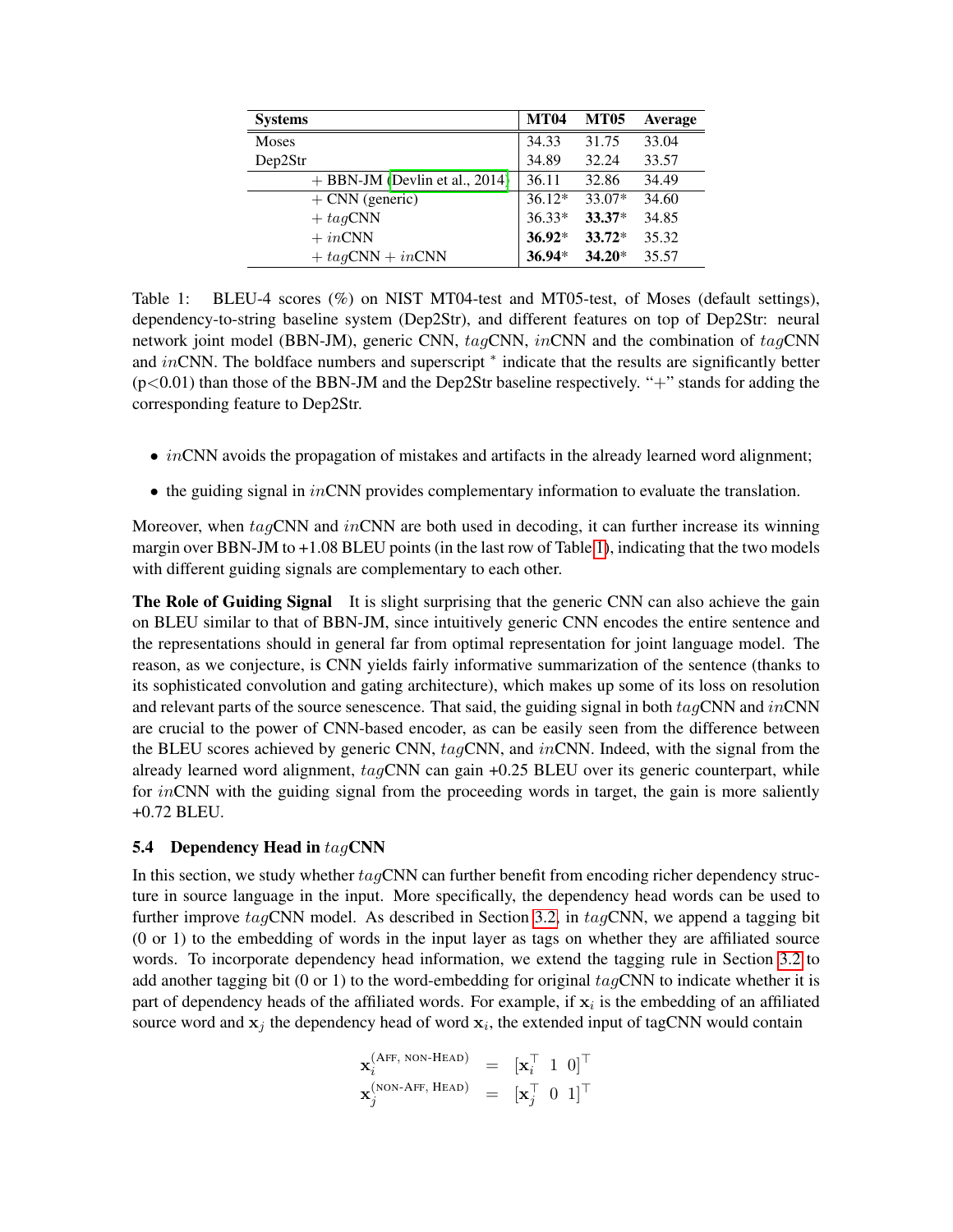| <b>Systems</b> | <b>MT04</b> | <b>MT05</b> | Average |
|----------------|-------------|-------------|---------|
| Dep2str        | 34.89       | 32.24       | 33.57   |
| $+iagCNN$      | 36.33       | 33.37       | 34.85   |
| $+tag$ CNN_dep | 36.54       | 33.61       | 35.08   |

<span id="page-9-1"></span>Table 2: BLEU-4 scores  $(\%)$  of  $tagCNN$  model with dependency head words as additional tags  $(taqCNN_dep)$ .

| <b>Systems</b>      | <b>MT04</b> | <b>MT05</b> | <b>Average</b> |
|---------------------|-------------|-------------|----------------|
| Dep2Str             | 34.89       | 32.24       | 33.57          |
| $+i n$ CNN          | 36.92       | 33.72       | 35.32          |
| $+in$ CNN-2-pooling | 36.33       | 32.88       | 34.61          |
| $+in$ CNN-4-pooling | 36.46       | 33.01       | 34.74          |
| $+in$ CNN-8-pooling | 36.57       | 33.39       | 34.98          |

<span id="page-9-2"></span>Table 3: BLEU-4 scores (%) of inCNN models implemented with gating strategy and k max-pooling, where k is of  $\{2, 4, 8\}$ .

If the affiliated source word is the root of a sentence, we only append 0 as the second tagging bit since the root has no dependency head. From Table [2,](#page-9-1) with the help of dependency head information, we can improve  $tag$ CNN by +0.23 BLEU points averagely on two test sets.

### 5.5 Gating Vs. Max-pooling

In this section, we investigate to what extent that our gating strategy can improve the translation performance over max pooling, with the comparisons on  $inCNN$  model as a case study. For implementation of inCNN with max-pooling, we replace the local-gating (Layer-2) with max-pooling with size 2 (2-pooling for short), and global gating (Layer-4) with  $k$  max-pooling (" $k$ -pooling"), where  $k$ is of  $\{2, 4, 8\}$ . Then, we use the mean of the outputs of k-pooling as the final input of Layer-5. In doing so, we can guarantee the input dimension of Layer-5 is the same as the architecture with gating. From Table [3,](#page-9-2) we can clearly see that our gating strategy can improve translation performance over max-pooling by 0.34∼0.71 BLEU points. Moreover, we find 8-pooling yields performance better than 2-pooling. We conjecture that this is because the useful relevant parts for translation are mainly concentrated on a few words of the source sentence, which can be better extracted with a larger pool size.

### <span id="page-9-0"></span>6 Related Work

The seminal work of neural network language model (NNLM) can be traced to [Bengio et al. \(2003\)](#page-10-1) on monolingual text. It is recently extended by [Devlin et al. \(2014\)](#page-10-0) to include additional source context (11 source words) in modeling the target sentence, which is clearly most related to our work, with however two important differences: 1) instead of the ad hoc way of selecting a context window in [\(Devlin et al., 2014\)](#page-10-0), our model covers the entire source sentence and automatically distill the context relevant for target modeling; 2) our convolutional architecture can effectively leverage guiding signals of vastly different forms and nature from the target.

Prior to our model there is also work on representing source sentences with neural networks, including RNN [\(Cho et al., 2014;](#page-10-3) [Sutskever et al., 2014\)](#page-11-1) and CNN [\(Kalchbrenner and Blunsom,](#page-11-0) [2013\)](#page-11-0). These work typically aim to map the entire sentence to a vector, which will be used later by RNN/LSTM-based decoder to generate the target sentence. As demonstrated in Section [5,](#page-6-0) the rep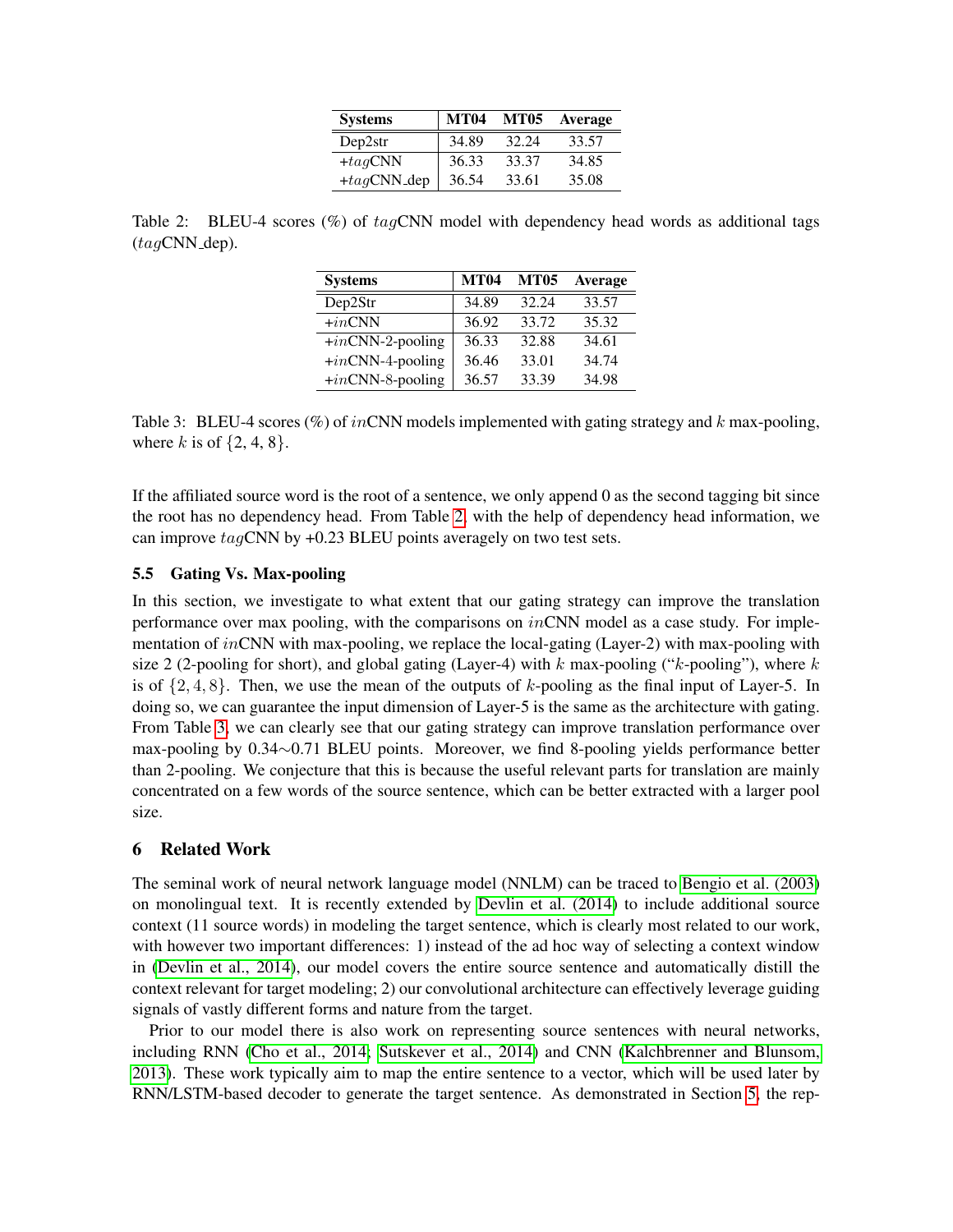resentation learnt this way cannot pinpoint the relevant parts of the source sentences (e.g., words or phrases level) and therefore is inferior to be directly integrated into traditional SMT decoders.

Our model, especially in CNN, is inspired by is the automatic alignment model proposed in [\(Bah](#page-10-6)[danau et al., 2014\)](#page-10-6). As the first effort to apply attention model to machine translation, it sends the state of a decoding RNN as attentional signal to the source end to obtain a weighted sum of embedding of source words as the summary of relevant context. In contrast, *inCNN* uses 1) a different attention signal extracted from proceeding words in partial translations, and 2) more importantly, a convolutional architecture and therefore a highly nonlinear way to retrieve and summarize the relevant information in source.

#### <span id="page-10-4"></span>7 Conclusion and Future Work

We proposed convolutional architectures for obtaining a guided representation of the entire source sentence, which can be used to augment the  $n$ -gram target language model. With different guiding signals from target side, we devise  $tag\text{CNN}$  and  $in$ CNN, both of which are tested in enhancing a dependency-to-string SMT with +2.0 BLEU points over baseline and +1.08 BLEU points over the state-of-the-art in [\(Devlin et al., 2014\)](#page-10-0). For future work, we will consider encoding more complex linguistic structures to further enhance the joint model.

### References

- <span id="page-10-2"></span>[Auli et al.2013] Michael Auli, Michel Galley, Chris Quirk, and Geoffrey Zweig. 2013. Joint language and translation modeling with recurrent neural networks. In *Proceedings of the 2013 Conference on Empirical Methods in Natural Language Processing*, pages 1044–1054, Seattle, Washington, USA, October.
- <span id="page-10-6"></span>[Bahdanau et al.2014] Dzmitry Bahdanau, Kyunghyun Cho, and Yoshua Bengio. 2014. Neural machine translation by jointly learning to align and translate. *arXiv preprint arXiv:1409.0473*.
- <span id="page-10-1"></span>[Bengio et al.2003] Yoshua Bengio, Rjean Ducharme, Pascal Vincent, and Christian Jauvin. 2003. A neural probabilistic language model. *Journal OF Machine Learning Research*, 3:1137–1155.
- <span id="page-10-8"></span>[Chiang2007] David Chiang. 2007. Hierarchical phrase-based translation. *Computational Linguistics*, 33(2):201–228.
- <span id="page-10-3"></span>[Cho et al.2014] Kyunghyun Cho, Bart van Merrienboer, Caglar Gulcehre, Dzmitry Bahdanau, Fethi Bougares, Holger Schwenk, and Yoshua Bengio. 2014. Learning phrase representations using rnn encoder–decoder for statistical machine translation. In *Proceedings of the 2014 Conference on Empirical Methods in Natural Language Processing (EMNLP)*, pages 1724–1734, Doha, Qatar, October.
- <span id="page-10-9"></span>[Collins et al.2005] Michael Collins, Philipp Koehn, and Ivona Kučerová. 2005. Clause restructuring for statistical machine translation. In *Proceedings of the 43rd Annual Meeting on Association for Computational Linguistics*, pages 531–540.
- <span id="page-10-0"></span>[Devlin et al.2014] Jacob Devlin, Rabih Zbib, Zhongqiang Huang, Thomas Lamar, Richard Schwartz, and John Makhoul. 2014. Fast and robust neural network joint models for statistical machine translation. In *Proceedings of the 52nd Annual Meeting of the Association for Computational Linguistics (Volume 1: Long Papers)*, pages 1370–1380, Baltimore, Maryland, June.
- <span id="page-10-7"></span>[Galley et al.2004] Michel Galley, Mark Hopkins, Kevin Knight, and Daniel Marcu. 2004. What's in a translation rule. In *Proceedings of HLT/NAACL*, volume 4, pages 273–280. Boston.
- <span id="page-10-5"></span>[Hu et al.2014] Baotian Hu, Zhengdong Lu, Hang Li, and Qingcai Chen. 2014. Convolutional neural network architectures for matching natural language sentences. In *NIPS*.